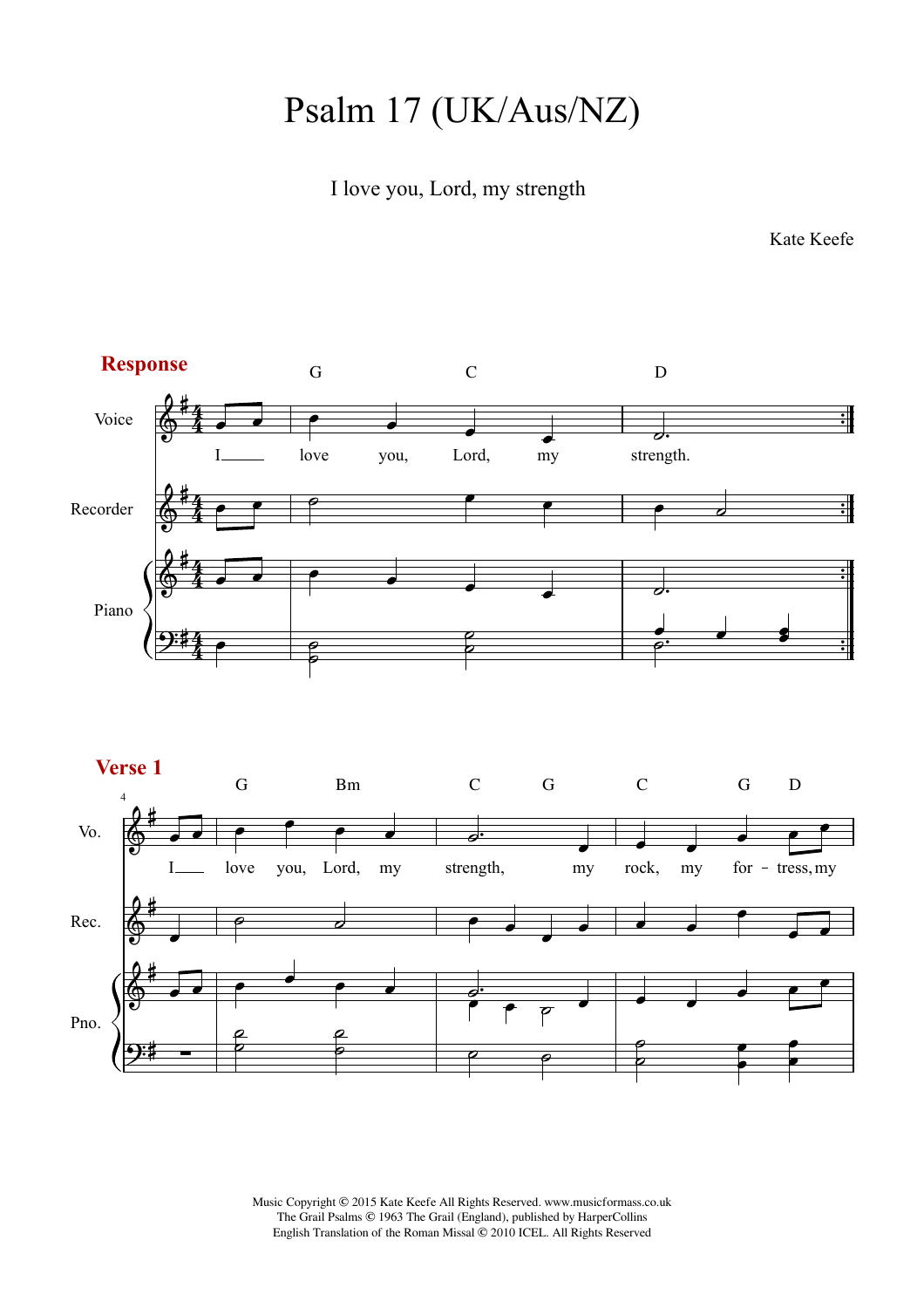





2 **2** English Translation of the Roman Missal © 2010 ICEL. All Rights Reserved Music Copyright © 2015 Kate Keefe All Rights Reserved. www.musicformass.co.uk The Grail Psalms © 1963 The Grail (England), published by HarperCollins English Translation of the Roman Missal © 2010 ICEL. All Rights Reserved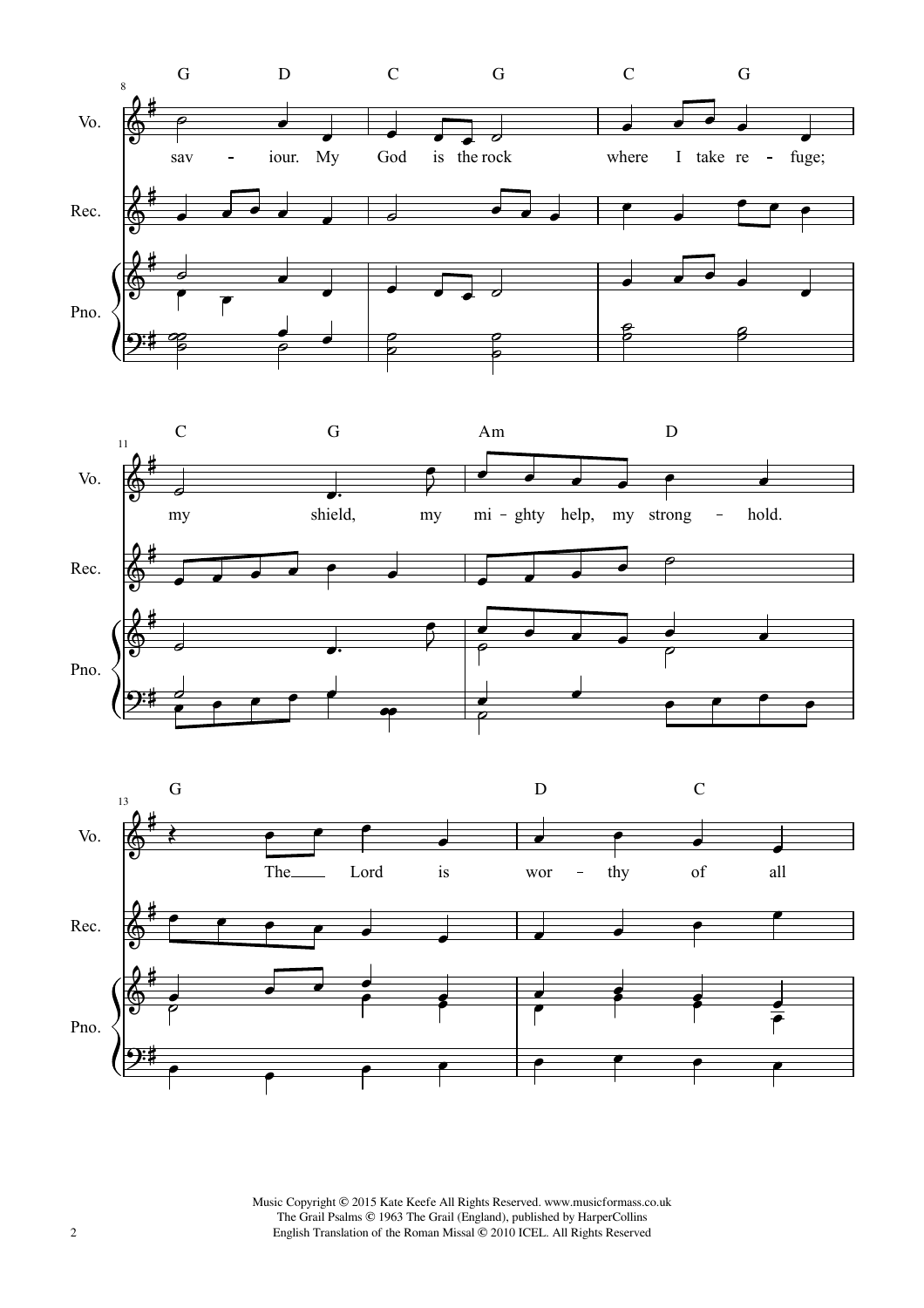





Music Copyright © 2015 Kate Keefe All Rights Reserved. www.musicformass.co.uk The Grail Psalms © 1963 The Grail (England), published by HarperCollins English Translation of the Roman Missal © 2010 ICEL. All Rights Reserved 3